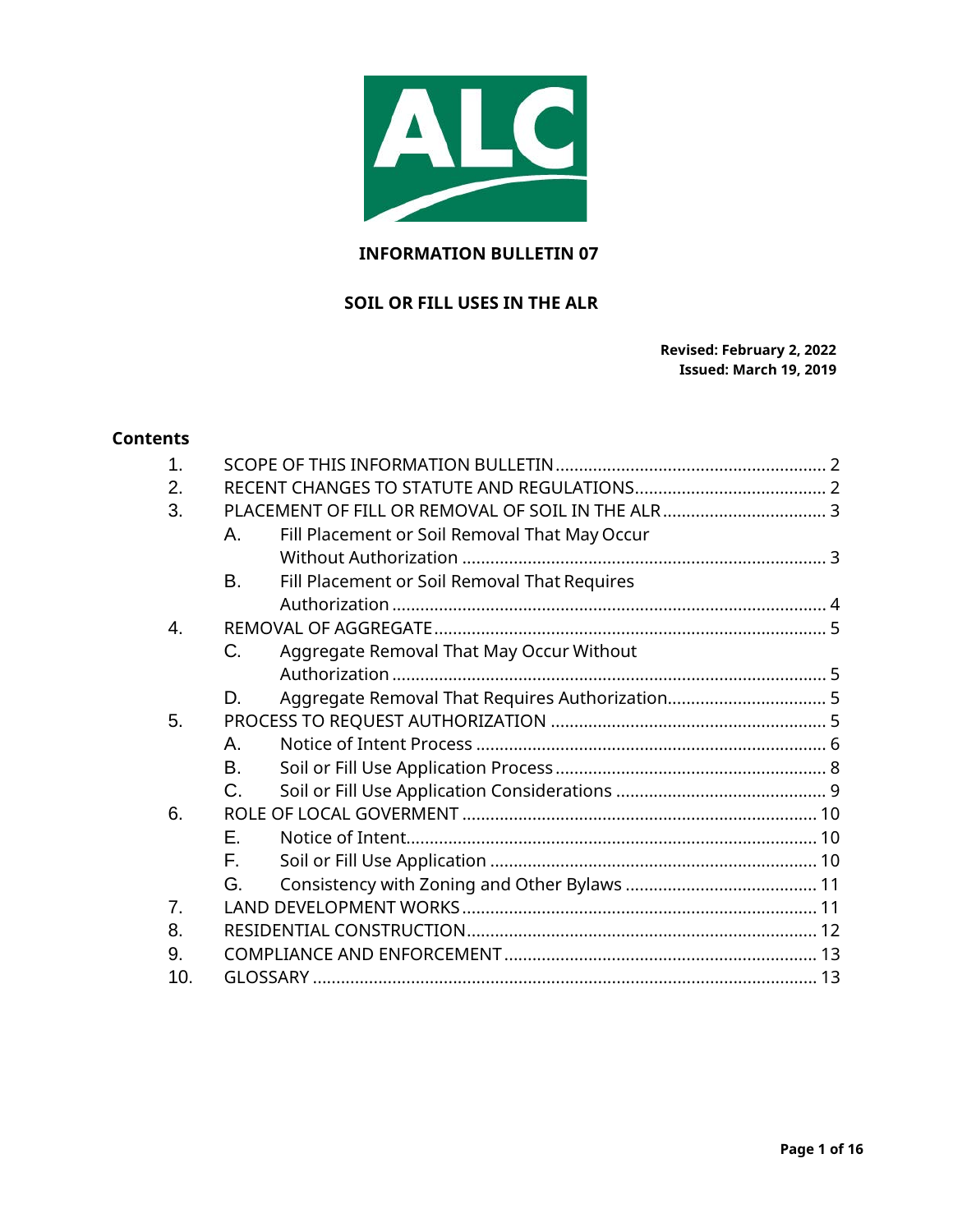# <span id="page-1-0"></span>**1. SCOPE OF THIS INFORMATION BULLETIN**

This information bulletin provides guidance to assist in interpreting the *Agricultural Land Commission Act*, S.B.C. 2002, c. 36 (**ALCA**), the Agricultural Land Reserve General Regulation (the **ALR General Regulation**) and the Agricultural Land Reserve Use Regulation (the **ALR Use Regulation**), in relation to fill placement or soil or aggregate removal in the agricultural land reserve (**ALR**). The ALCA, the ALR General Regulation and the ALR Use Regulation will govern if inconsistent with this bulletin.

This information bulletin is directed only to interpretation of the ALCA, the ALR General Regulation and the ALR Use Regulation. All other applicable provincial and federal laws and regulations, as well as applicable local government bylaws, must also be complied with.

# <span id="page-1-1"></span>**2. RECENT CHANGES TO STATUTE AND REGULATIONS**

Effective February 22, 2019, the ALCA has been amended and the ALR Use Regulation has been created. Though many concepts contained in the ALCA and its regulations are unchanged from the past, there have been significant changes in relation to fill placement, soil removal, and aggregate removal. All references in this information bulletin to the ALCA and its regulations are as of February 22, 2019, unless otherwise stated.

The following is a summary of key fill placement, soil removal, and aggregate removal changes to the ALCA and ALR Use Regulation:

- Farm use is no longer defined in any circumstance to include soil removal orfill placement.
- Non-farm use is no longer defined in any circumstance to include soil removal or fill placement.
- Only in very limited circumstances, which are expressly identified in the ALR Use Regulation, can fill placement or removal of soil or aggregate be undertaken without interaction with the Agricultural Land Commission (ALC) via a *Notice of Intent* or a *Soil or Fill Use Application* as outlined in this bulletin.
- Prohibited fill has been defined.

The changes to the ALCA and the regulations mean that previous ALC bylaws, policies and information bulletins in relation to fill placement, soil removal and aggregate removal are superseded.

**Anyone who intends to place fill on land in the ALR or to remove soil or aggregate from land in the ALR must comply with the ALCA and its regulations.**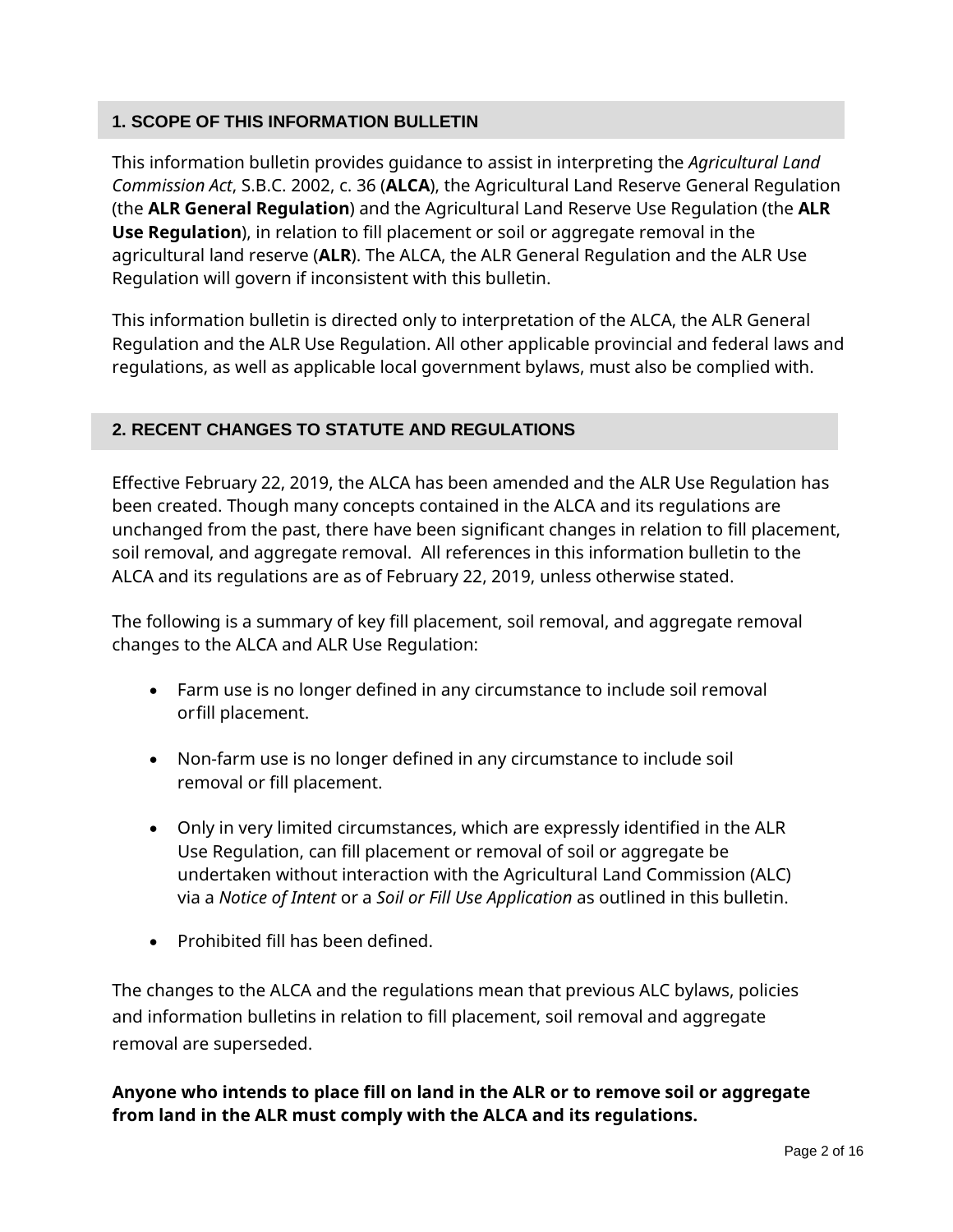# <span id="page-2-0"></span>**3. PLACEMENT OF FILL OR REMOVAL OF SOIL IN THE ALR**

## <span id="page-2-1"></span>**A. Fill Placement or Soil Removal That May Occur Without Authorization**

See Section 4 of this bulletin for information on Aggregate Removal**.**

The following fill placement or soil removal activities are permitted uses and are considered "**Exempted Activities"** or an **"Exempted Activity"** and do not require authorization from the ALC:

- constructing or maintaining a structure for farm use OR for a principal residence **if** both of the following conditions are met:
	- o (i) the total area from which soil is removed, or on which fill is placed, is 1,000  $m<sup>2</sup>$  or less; AND
	- $\circ$  (ii) if the area from which the soil is removed, or on which the fill is placed, is in a floodplain, the resulting elevation level is consistent with the minimum elevation level established under all applicable local government enactments and First Nation government laws, if any, respecting flood protection in the floodplain;

See the Section 9 "Glossary", found at the end of this bulletin, for the definition of "structure for farm use" and "principal residence".

- constructing or maintaining berms for producing cranberries, if any fill placed on the area is (i) no higher than 2 m above the natural grade, and (ii) no wider than 10 m at thebase;
- constructing or maintaining flood protection dikes, drainage, irrigation and livestock watering works for farm use, if the total annual volume of soil removed or fill placedis 320 m3 /16 ha or less;
- maintaining an existing farm road, if the total annual volume of soil removed or fill placed is equal to or less than the ratio of 50  $m<sup>3</sup>$  of soil or fill to 100 m of existing road length;
- using clean sand as a top-dress for berry production, if the total annual volume of soil removed or fill placed is 100 m<sup>3</sup>/ha or less;
- applying soil amendments, if incorporated into the soil to a depth of 30 cm or less. "Soil amendment" means compost, fertilizer, manure, mulch and soil conditioners;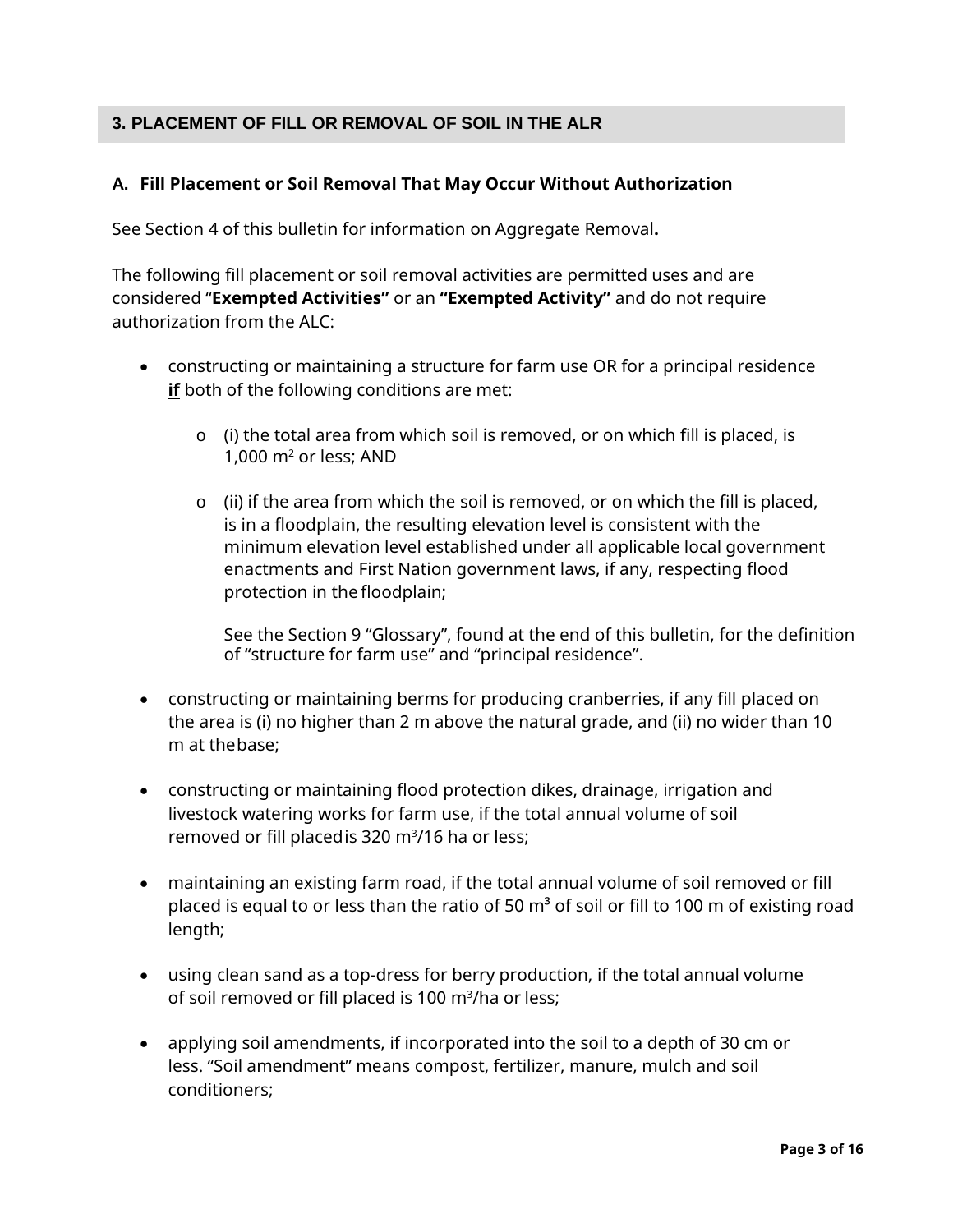• conducting soil research and testing, if the soil removed or fill placed is limited to the amount necessary for the research or testing.

For any of the above purposes, fill must not include any of the following, which are defined as **Prohibited Fill** in the ALR Use Regulation:

(a) construction or demolition waste, including masonry rubble, concrete, cement,

rebar, drywall and wood waste;

- (b) asphalt;
- (c) glass;
- (d) synthetic polymers (e.g., plastic drainage pipe);
- (e) treated wood;
- (f) unchipped lumber.

For greater clarity, wood waste refers to wood materials recovered from demolition and construction activities. Recycled concrete aggregate and recycled asphalt may only be used to maintain existing farm roads as described in s. 36(2) and s. 36(3) of the ALR Use Regulation.

The ALR Use Regulation defines "recycled concrete aggregate" and "recycled asphalt pavement" for the purposes of maintaining farm roads as concrete and asphalt that

- a) have been recovered from a demolition process,
- b) have been crushed to a particle size: (i)that may pass through a 1.905 cm screen, in the case of recycled concrete aggregate, or
	- (ii) of 1.905 cm<sup>3</sup> or smaller, in the case of recycled asphalt pavement, and
- c) do not include, or are not combined with, metal, plastic, rubber, wood, glass, paper, organic materials or other contaminants.

## <span id="page-3-0"></span>**B. Fill Placement or Soil Removal That Requires Authorization**

Other than those fill placement and soil removal activities described as Exempted Activities above, a person must not place fill on, or remove soil from, land in the ALR without successfully completing one of the following processes:

- **Notice of Intent**  A landowner who wishes to place fill or remove soil in the ALR for a permitted farm or non-farm use must submit a *Notice of Intent* to the CEO of the Commission in accordance with the process set out in this bulletin in Section 5.
- **Soil or Fill Use Application**  A landowner is always at liberty to make an application for fill placement or soil removal to be decided by the Commission under s. 25 of the ALCA. If the Commission approves the *Soil or Fill Use Application*, the landowner may proceed with the approved use on the terms of that approval.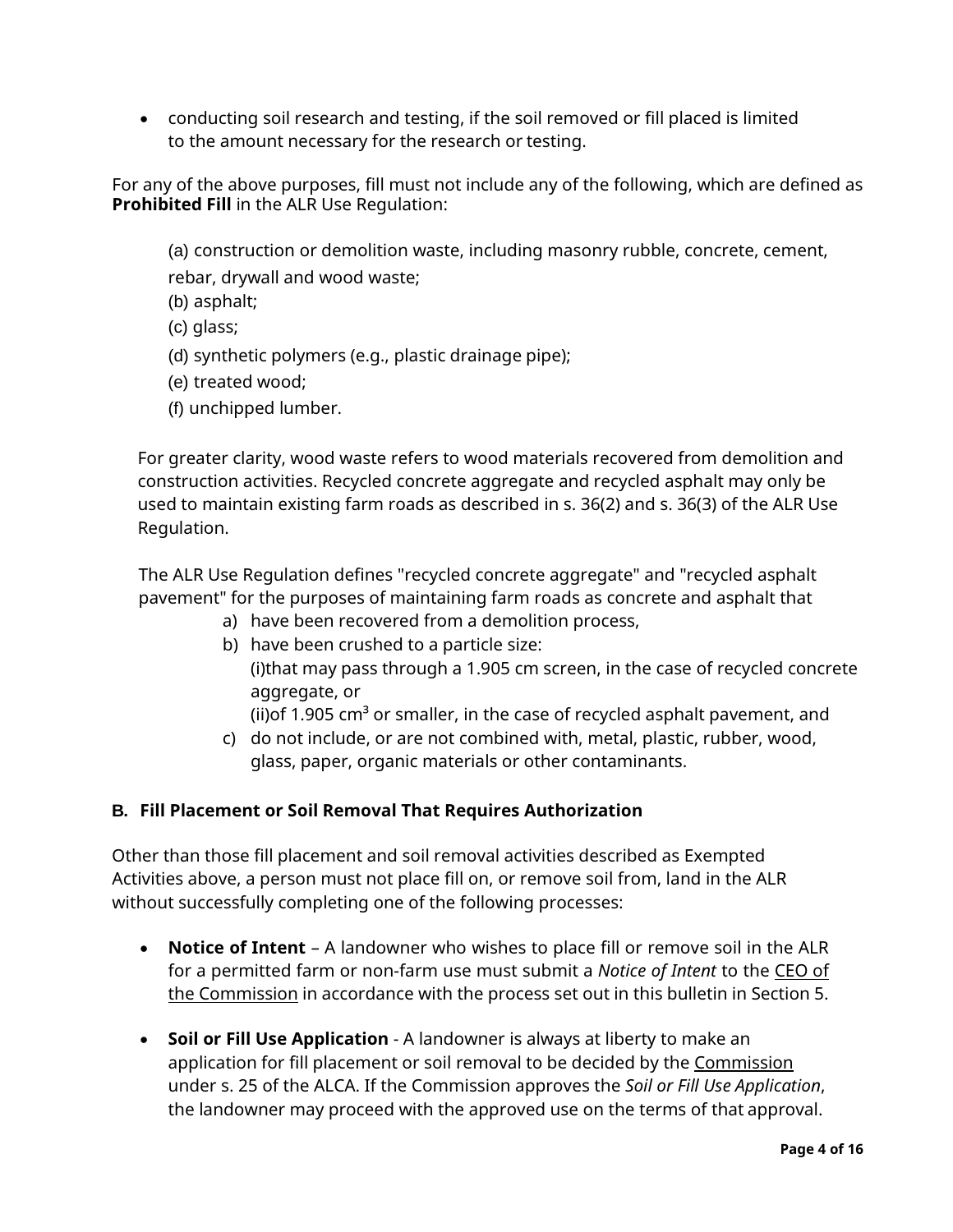If a landowner is unsure as to which type of authorization they should seek, they should contact the Commission staff for guidance at [ALC.Soil@gov.bc.ca.](file://SFP.IDIR.BCGOV/U104/KGLAVAS$/Profile/Desktop/ALC.Soil@gov.bc.ca)

**A person who places fill or removes soil from land in the ALR without successfully having completed one of these processes, may be subject to a penalty or order to remediate the land or remove the unauthorized fill.**

# <span id="page-4-1"></span><span id="page-4-0"></span>**4. REMOVAL OF AGGREGATE**

## **C. Aggregate Removal That May Occur Without Authorization**

If a person engages in aggregate removal within the following parameters, a *Notice of Intent* is not required and the removal will not breach the ALCA (ALR Use Regulation, s. 26) (a "**Section 26 Aggregate Removal**") if:

- $\bullet$  the total volume of aggregate removed from any single parcel is less than 500 m $^3\!$ ; and,
- regardless of the volume of aggregate removed, the disturbed area is rehabilitated in accordance with good agricultural practice as soon as reasonably practicable after (i) aggregate removal is complete, if the aggregate is removed as part of a single continuous operation, or (ii) each stage of aggregate removal is complete, if subparagraph (i) does not apply; and,
- the cultivable surface layer of soil is salvaged, stored on the parcel and available for rehabilitation in accordance with the bullet point above.

## <span id="page-4-2"></span>**D. Aggregate Removal That Requires Authorization**

A person must not remove aggregate from land in the ALR, with the exception of activities permitted in Section 26 Aggregate Removal of the ALR Use Regulation, mentioned above, without successfully completing either a *Notice of Intent* or *Soil or Fill Use Application,* as described in this bulletin.

As per Policy P-13: Reclamation Plans for Aggregate Extraction, requests for aggregate extraction will require both a Land Capability Assessment and a Land Rehabilitation Report (i.e. Reclamation Plan) as part of their submission. Submissions without the required information will be considered incomplete.

# **A person who removes aggregate from land in the ALR without successfully having completed one of these processes, may be subject to a penalty or order to remediate the land.**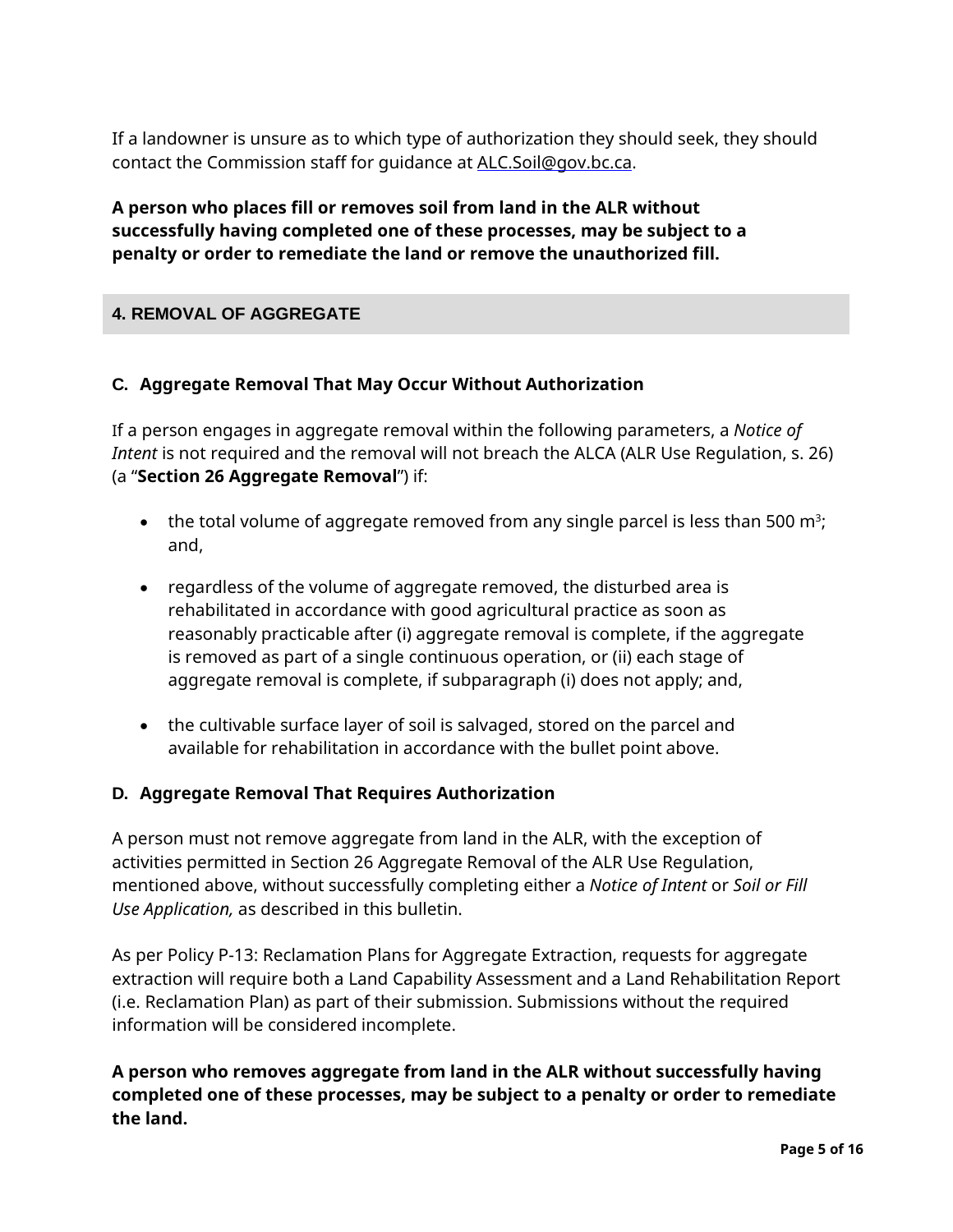# <span id="page-5-0"></span>**5. PROCESS TO REQUEST AUTHORIZATION**

If a landowner is unsure as to which type of authorization they should seek, they should contact the Commission staff for guidance at [ALC.Soil@gov.bc.ca.](file://SFP.IDIR.BCGOV/U104/KGLAVAS$/Profile/Desktop/ALC.Soil@gov.bc.ca)

# <span id="page-5-1"></span>**A. Notice of Intent Process**

If a landowner intends to place fill or remove soil or aggregate for reasons other than an Exempted Activity under [Part 5 of the ALR Use Regulation,](https://www.bclaws.gov.bc.ca/civix/document/id/complete/statreg/30_2019#part5) the landowner must submit the *Notice of Intent* prior to initiating an activity. The *Notice of Intent* is submitted through the ALC Application Portal along with the prescribed \$150 fee: ALCA s. 20.3(1)(c), ALCA General Regulation, s. 33.1(6). This is the required manner of submission under s. 20.3(1)(c) of the ALCA. Please see [www.alc.gov.bc.ca/alc/content/applications](https://www.alc.gov.bc.ca/alc/content/applications-and-decisions)[and-decisions](https://www.alc.gov.bc.ca/alc/content/applications-and-decisions) on the ALC website for more information.

**The purpose of a** *Notice of Intent* **is to seek authorization prior to lawful placement of fill or removal of soil or aggregate, it is NOT a process to seek retroactive approval of fill that was placed or soil that was removed without prior authorization from the ALC.**

## I. Receipt of a Complete Notice of Intent

The CEO and employees of the Commission to whom authority is delegated under s. 20.3(6) of the ALCA (together referred to as the CEO as applicable in this bulletin) have certain powers and functions once both the *Notice of Intent* and fee have been received. The CEO will acknowledge the *Notice of Intent* when it has been received in the required form and manner and the fee has been paid. The *Notice of Intent* is not considered to be complete unless it is submitted to the CEO in the required form and manner and the fee has been paid.

# **The 60 calendar day period for reviewing the** *Notice of Intent* **does not start running until the** *Notice of Intent* **has been acknowledged as complete.**

## II. Additional Information Request from CEO

Upon review of a complete Notice of Intent, the CEO may request additional information from the landowner who submitted the *Notice of Intent*: ALCA s. 20.3(2)(a). The CEO has 60 days from when the *Notice of Intent* (in the form and manner) is found to be complete to request additional information.

Once all of the additional information requested by the CEO is provided, the CEO has 60 days either to: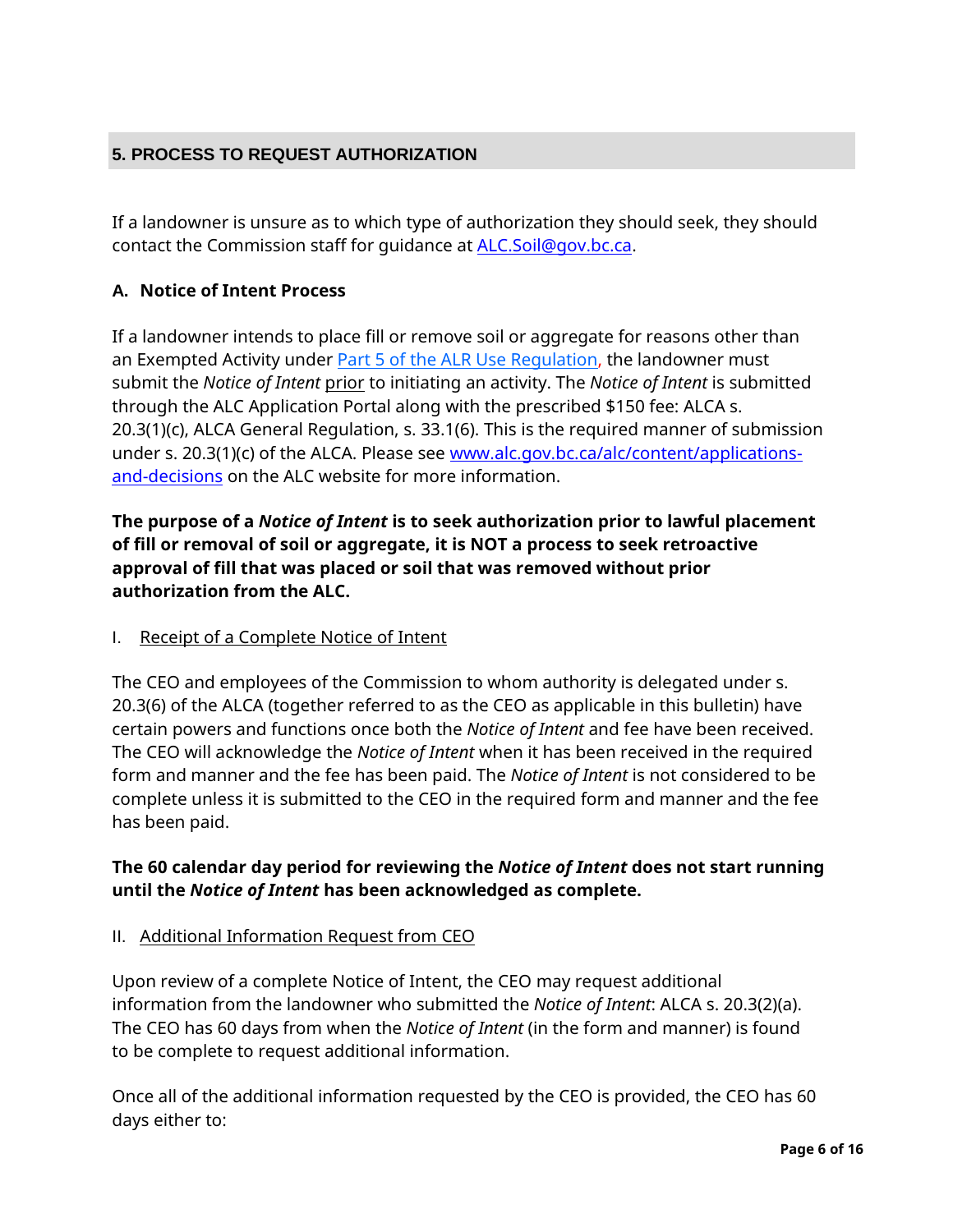- approve the placement of fill or the removal of soil or aggregate (either as set out in the *Notice of Inten*t or subject to limits and conditions) (the "**CEO Approval**") or
- issue a written order that the person stop or not engage in placing fill or removing soil or aggregate (the "**CEO Order Not to Proceed**"): ALCA s. 20.3(2), (4).

# **The 60 day period for issuing either the CEO Approval or the CEO Order Not to Proceed does not start running until the CEO has received all of the additional information requested.**

If the CEO does not issue either a CEO Approval or a CEO Order Not to Proceed within the 60 day period from receipt of all the additional information requested, fill placement or removal of soil or aggregate as described in the *Notice of Intent* will not contravene the ALCA or the regulations except if Prohibited Fill is placed on the property. This does **not** apply to fill placement or removal of soil or aggregate that occurs prior to the submission of the *Notice of Intent.*

A person who removes aggregate from land in the ALR or places fill on land in the ALR without prior approval of the Commission through the NOI or application process, may be subject to a penalty or order to remediate the land or remove the unauthorized fill.

## III. CEO does not request additional information

If the CEO does not request additional information from the person who submitted the *Notice of Intent*, the CEO must within 60 days from receipt of the *Notice of Intent* (in the required form and manner) and fee, either:

- approve the fill placement or soil or aggregate removal activity (either as set out in the notice or subject to limits and conditions) ("**CEO Approval"**), or
- issue a written order that the person not engage in placing fill or removing soil or aggregate ("**CEO Order Not to Proceed"**): ALCA s. 20.3(2), (4).

# IV. Compliance with CEO Approval

A landowner who receives a CEO Approval may place fill or remove soil or aggregate in accordance with the terms of that approval. The CEO Approval will indicate terms and conditions of the fill placement or soil or aggregate removal activity. The completion of certain terms and conditions may be required prior to fill placement or soil or aggregate removal.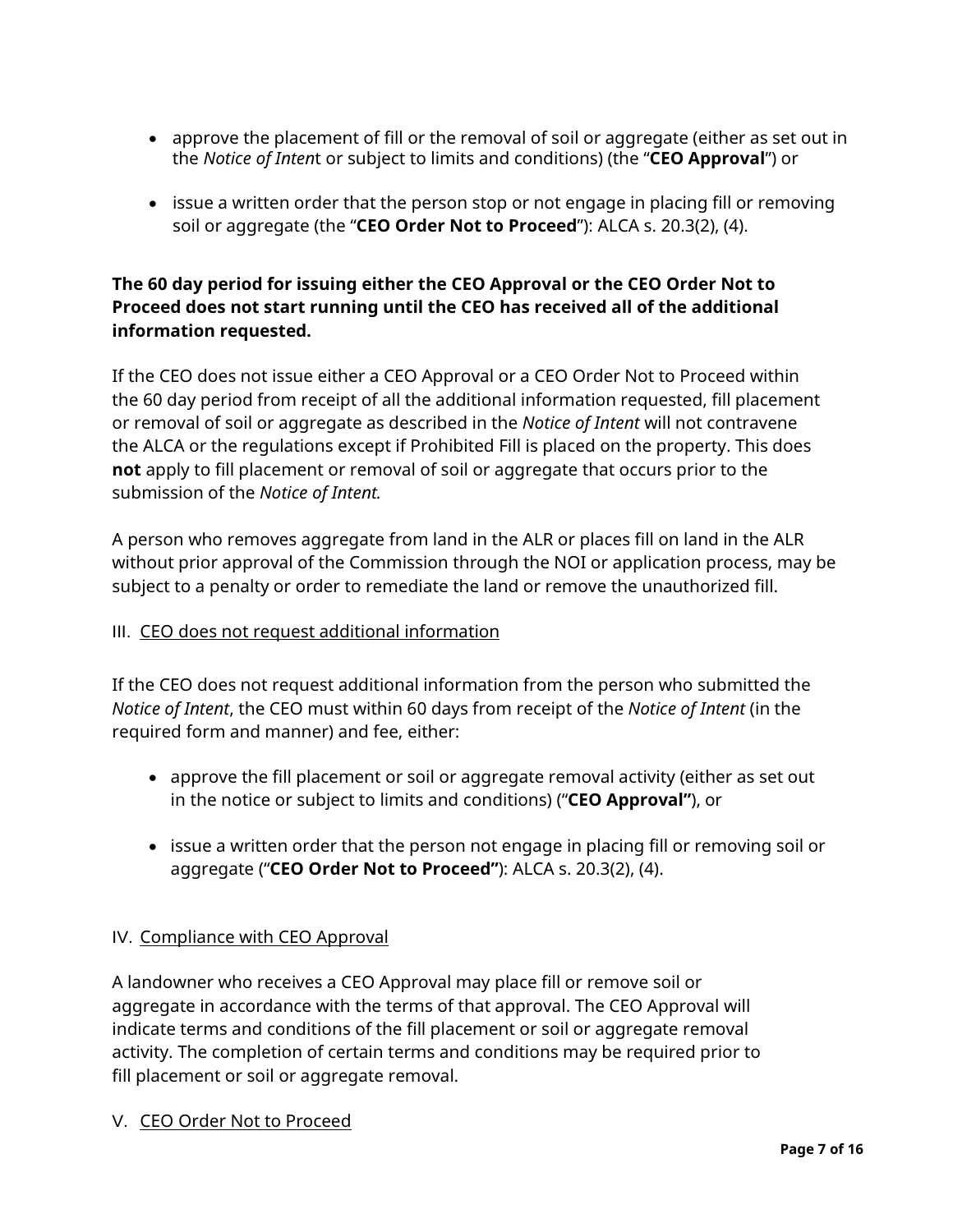If the landowner who receives a CEO Order Not to Proceed still wishes to place fill or remove soil or aggregate, they must submit a *Soil or Fill Use Application* to the Commission and receive the Commission's approval. If the fill placement or soil or aggregate removal is associated with a use that also requires approval of the Commission, i.e. a non-farm use or non-adhering residential use, an application for a non-farm use or non-adhering residential use should be submitted to the ALC that incorporates the request for fill placement or soil or aggregate removal.

# <span id="page-7-0"></span>**B. Soil or Fill Use Application Process**

A *Soil or Fill Use Application* is a form of "use application" to be decided by the Commission under s. 25 of the ALCA. A *Soil or Fill Use Application* may be made in any of the following circumstances:

- if a landowner in the ALR wishes to seek Commission approval via a use application rather than going through the *Notice of Intent* process;
- if a landowner in the ALR commences but changes their mind before completion ofthe *Notice of Intent* process and wishes to seek Commission approval via a use application;
- if at the conclusion of the *Notice of Intent* process, the CEO has issued a CEO Approval and the landowner is not satisfied with the terms and conditions of that approval and wishes to have different terms and conditions; or
- if at the conclusion of the *Notice of Intent* process, the CEO has issued a CEO Order Not to Proceed.

If a *Notice of Intent* has already been decided as outlined above, the *Soil or Fill Use Application* fee is \$1,350; otherwise the fee is \$1,500: ALR General Regulation, s. 33(1.1).

The *Soil or Fill Use Application* must be submitted through the ALC Application Portal. This is the required manner of submission under s. 20.3(5) of the ALCA.

Please see [www.alc.gov.bc.ca/alc/content/applications-and-decisions](https://www.alc.gov.bc.ca/alc/content/applications-and-decisions) on the ALC website for more information on the *Notice of Intent* and application processes.

On receiving a *Soil or Fill Use Application*:

• the Commission must reject the application if the fill to be placed includes any form of **Prohibited Fill**; or,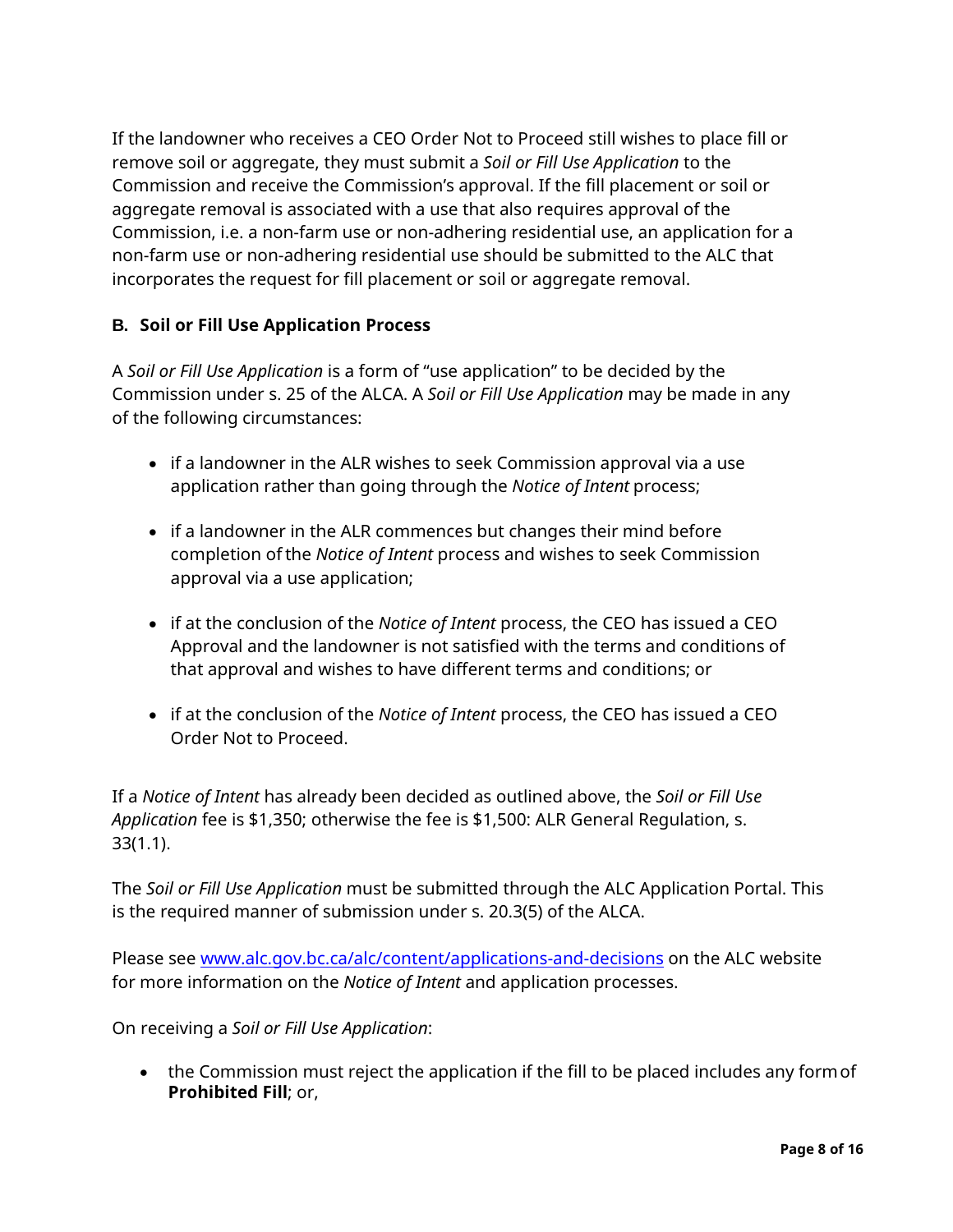- the Commission must do one of the following:
	- (a) refuse permission for the fill placement or removal of soil or aggregate;
	- (b) grant permission, with or without terms or conditions, for the use applied for, or
	- (c) grant permission for an alternative use, with or without terms or conditions, as applicable: ALCA, s. 25(1)(b).

# <span id="page-8-0"></span>**C. Soil or Fill Use Application Considerations**

For examples of general considerations that the Commission may take into account in determining a use application, please see [www.alc.gov.bc.ca/alc/content/applications-and-](http://www.alc.gov.bc.ca/alc/content/applications-and-decisions/what-the-commission-considers) [decisions/what-the-commission](http://www.alc.gov.bc.ca/alc/content/applications-and-decisions/what-the-commission-considers)[considers.](http://www.alc.gov.bc.ca/alc/content/applications-and-decisions/what-the-commission-considers)

Among the considerations that the Commission is likely to take into account on a *Soil or Fill Use Application* for soil or fill use are the following:

- Will the fill placement or soil removal aid the farm/farming activity?
- Will the fill placement or soil removal reduce the agricultural capability of the land, degrade soils, or limit the range of crops that can be grown on the subject property compared to the current crop suitability of the land?
- Is fill placement or soil removal the only means available to address implementation of standard agricultural best practices?
- Will the fill placement or soil removal aid in the rehabilitation of agricultural lands severely impacted by past fill activities or other activities that have degraded agricultural land, whether permitted or not permitted?
- Will the fill placement foul, obstruct, or impede the flow of any waterway?
- If fill is required for drainage improvements, will the proposed fill height exceed more than 0.5 metres above the maximum height of the water table (as confirmed by a Qualified Registered Professional) which is equivalent to a Class 1 excess water limitation?
- Will the final finished grade of the subject property complement adjacent landforms and provide for a smooth transition between the land contours and drainage channels on adjacent lands and the reclaimed area?
- How long are fill placement activities expected to last? Generally, the Commission will not consider fill placement activities that would extend beyond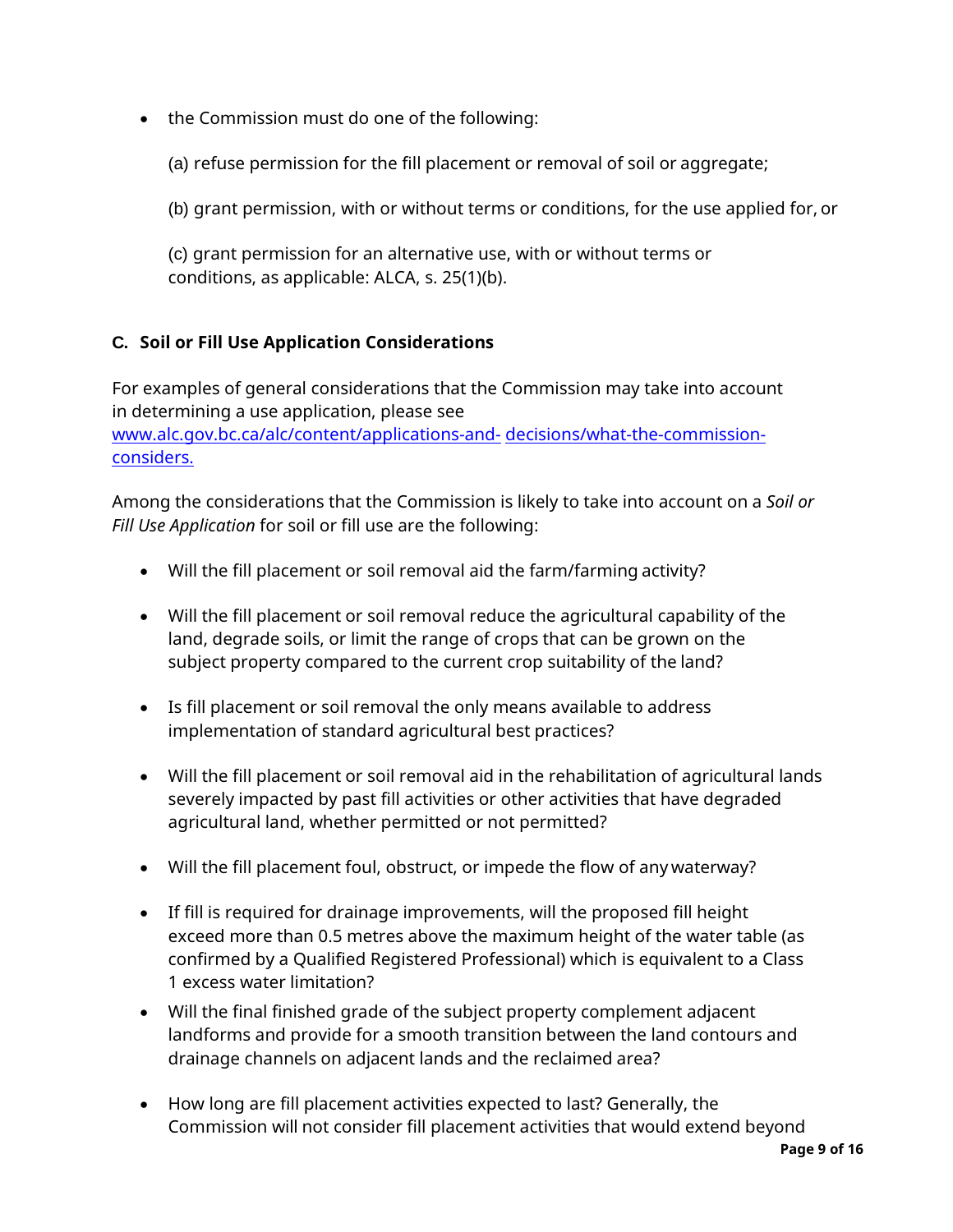two years.

If the Commission approves a *Soil or Fill Use Application*, the fill placement or soil or aggregate removal activity may proceed only in accordance with that approval.

**A person who places fill or removes soil or aggregate from land in the ALR without successfully having completed one of these processes, may be subject to a penalty or order to remediate the land or remove the unauthorized fill.**

**A** *Notice of Intent* **may NOT be made for a** *Soil or Fill Use Application* **that was refused by the Commission.**

### <span id="page-9-0"></span>**6. ROLE OF LOCAL GOVERMENT**

The role of local government will depend on the whether the landowner has submitted a *Notice of Intent* or a *Soil or Fill Use Application*.

#### <span id="page-9-1"></span>**E. Notice of Intent**

Local governments are notified when a *Notice of Intent* is submitted; however, they do not have a role in processing or evaluating a *Notice of Intent*, unless the CEO requests their input. Local governments are also copied on decisions once the CEO has rendered them.

The local government must NOT approve or permit fill placement or soil or aggregate removal activities unless:

- the fill placement or soil removal is an **Exempted Activity**; or,
- there is a CEO Approval for the fill placement or removal of soil or aggregate.

#### <span id="page-9-2"></span>**F. Soil or Fill Use Application**

An application to the Commission asking it to approve a soil or fill use may be submitted through the local government.

Local governments that receive a *Soil or Fill Use Application* under section 34 (4) of the ALCA must:

- (a) review the application, and
- (b) forward to the Commission the application together with the comments and recommendations of the local government or the First Nation government in respect of the application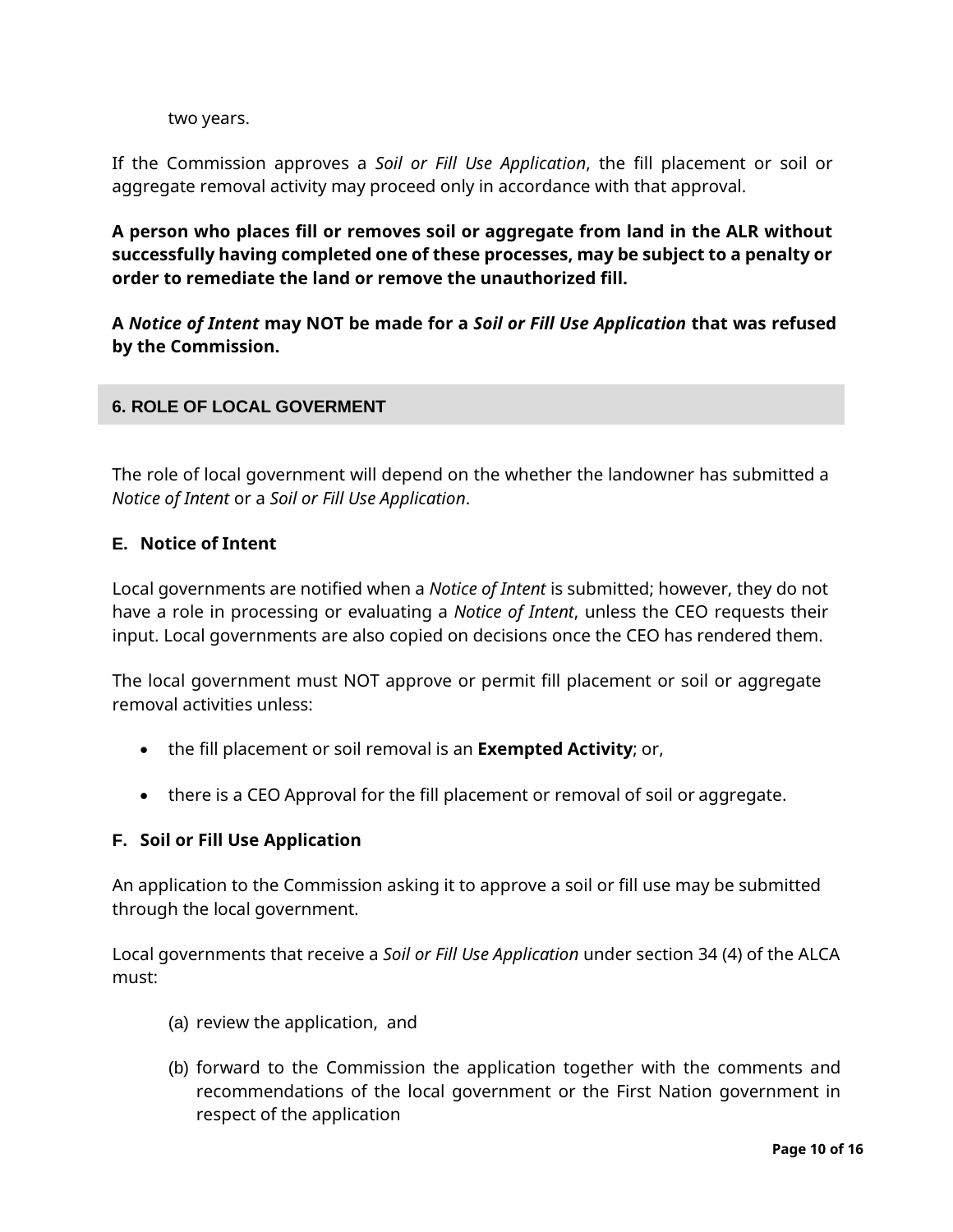The local government must NOT approve or permit fill placement or removal of soil or aggregate until such time that the Commission has approved the *Soil or Fill Us*e *Application*  for the subject property.

<span id="page-10-0"></span>For more information on the process for making applications to the Commission, please see the Commission's website at [www.alc.gov.bc.ca/alc/content/applications-and](http://www.alc.gov.bc.ca/alc/content/applications-and-decisions)[decisions.](http://www.alc.gov.bc.ca/alc/content/applications-and-decisions)

## **G. Consistency with Zoning and Other Bylaws**

Any portion of a local government bylaw that intends to allow a use of land in the ALR that is not permitted under the ALCA or the ALR Use Regulation, or contemplates a use of land that would impair or impede the intent of the ALCA or the ALR Use Regulation, is inconsistent with the ALCA or the ALR Use Regulation and has no force or effect: ALCA, ss. 46(4), (5).

The placement of fill or removal of soil or aggregate in contravention of the ALCA or the ALR Use Regulation may be subject to compliance and enforcement action even if the use seems to comply with a local government bylaw.

### <span id="page-10-1"></span>**7. LAND DEVELOPMENT WORKS**

Farm use of land in the ALR includes "a farm operation as defined in the *Farm Practices Protection (Right to Farm) Act"*: ALCA, s. 1. The definition of "farm operation" in the *Farm Practices Act* includes "clearing, draining, irrigating or cultivating land" if "involved in carrying on a farm business". A subset of this category of work is known as "land development works", which includes all of the following:

- (a) levelling and berming agricultural land;
- (b) constructing reservoirs;

(c) constructing works ancillary to clearing, draining, irrigating, levelling or berming agricultural land and to constructing reservoirs.

Some of these land development works may require fill placement or removal of soil; however**, this does not mean that these activities can occur without authorization of the Commission.** Authorization in the form of a *Notice of Intent* or *Soil or Fill Use Application* must be obtained (other than for Exempted Activities) before the fill placement or soil or aggregate removal activity associated with land development works is undertaken.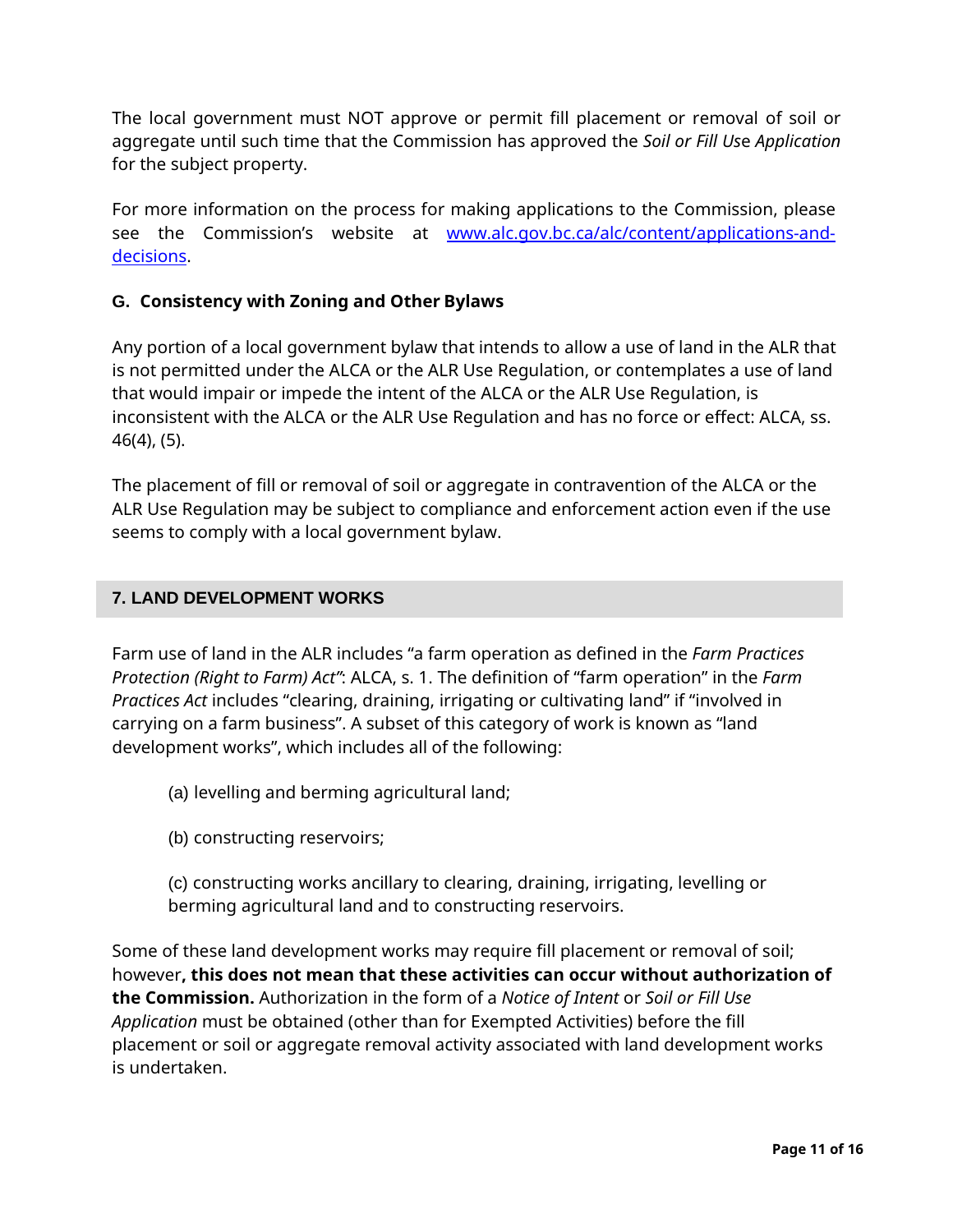## <span id="page-11-0"></span>**8. RESIDENTIAL CONSTRUCTION**

Fill placement or removal of soil or aggregate is permitted for the construction or maintenance of a principal residence if:

- the total area from which soil or aggregate is removed or on which fill is placed is 1,000  $m<sup>2</sup>$  or less, AND
- the total floor area of the principal residence is 500  $m<sup>2</sup>$  or less, or the residencehas been authorized by a *Non-Adhering Residential Use Application.*  See Information Bulletin 05: Residences in the ALR for more information on residential uses.

If the affected area is in a floodplain, an additional condition applies: the resulting elevation level must be consistent with applicable local government or First Nation government requirements for flood protection: ALR Use Regulation, s. 35.

The 1,000 m² area permitted for fill placement or soil removal for construction of a principal residence includes the driveway to access that residence. If a larger area is needed to construct a principal residence and driveway, the landowner must submit a *Notice of Intent* or apply to the Commission through a *Soil or Fill Use Application* under s. 25 of the ALCA. Factors in assessing the Notice of Intent or application will include the size and configuration of the property (particularly parcels larger than 60 ha) and the impact of the proposed driveway on agricultural operations, such as whether the driveway bisects a property.

Removing soil or aggregate from, or placing fill on, ALR land in connection with other residential uses (such as for the construction of an additional residence, alteration of a residence, or where the area affected by a principal residence is greater than 1,000  $\text{m}^2$ ) is not permitted. A landowner seeking to remove soil or aggregate or place fill for an additional residence, alteration of a residence, or for a principal residence that affects an area in excess of the 1000 m2 allowance must submit a *Notice of Intent* along with payment of the required fee. The landowner may also apply to the Commission through a *Soil or Fill Use Application* under s. 25 of the ALCA.

**Accessory Residential Facilities**: Pools, tennis courts, basketball courts, landscaping which alters the topography or grade of the land, fountains, looping driveways >6 m in width, large workshops, and playgrounds are generally not considered to be necessary for residential uses except in exceptional circumstances where their size and siting presents little to no impact to arable land. Placement of soil or fill for these uses requires submission of a *Notice of Intent* or a *Soil or Fill Use Application*.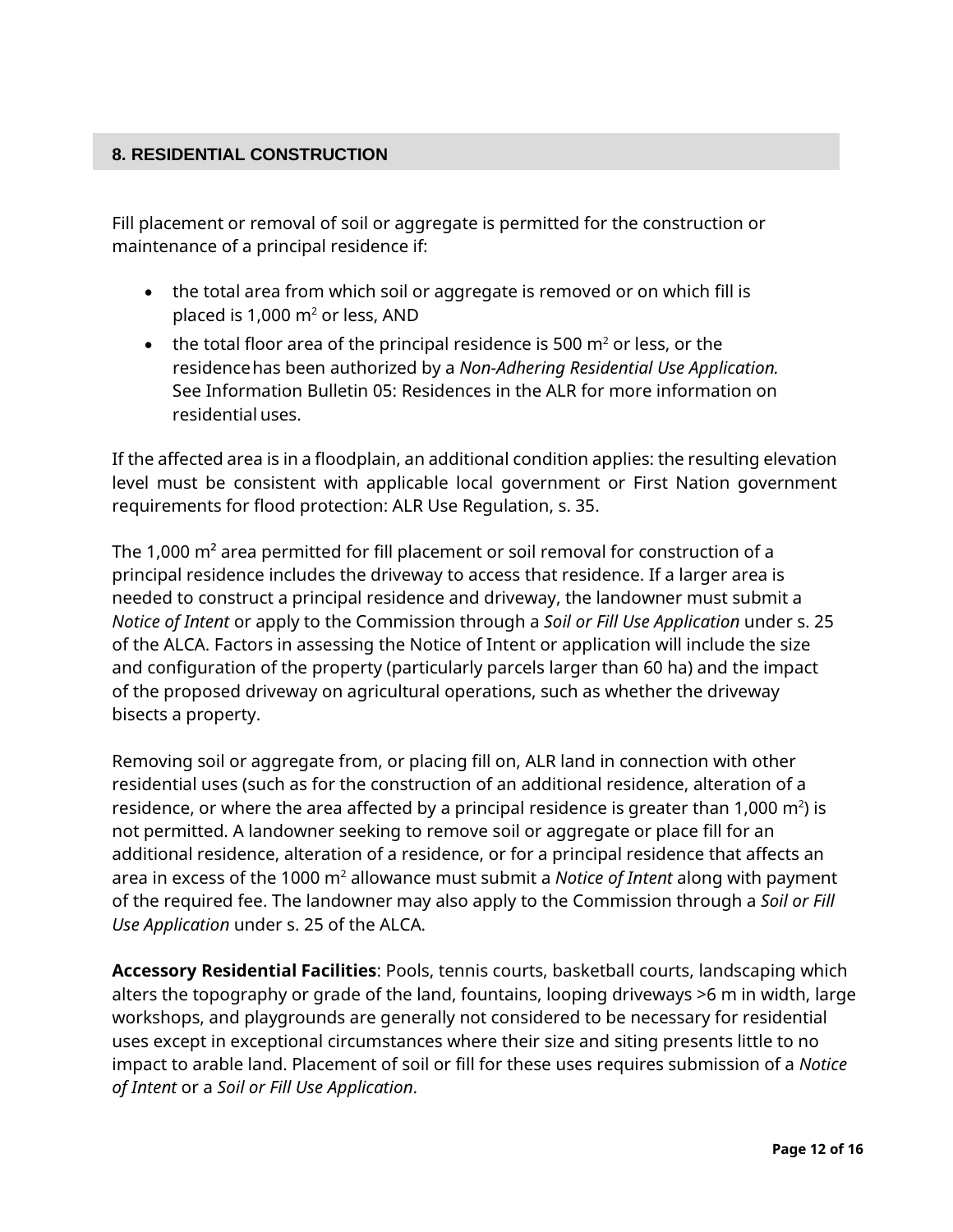# **Prohibited Fill is not permitted for the construction or maintenance of any residential uses.**

## <span id="page-12-0"></span>**9. COMPLIANCE AND ENFORCEMENT**

The Commission receives many complaints regarding fill, soil, and aggregate-related activities on ALR land. Compliance and enforcement officials of the Commission have a wide range of compliance and enforcement mechanisms available under ss. 49-57 of the ALCA. This includes mechanisms to ensure that the ALCA, regulations and orders are complied with, that land can be rehabilitated where non-compliance occurs, and that violations can be penalized administratively or through the courts.

**The purpose of a** *Notice of Intent* **is to seek authorization prior to lawful placement of fill or removal of soil and aggregate, and not as a mechanism to seek retroactive approval.**

### <span id="page-12-1"></span>**10. GLOSSARY**

The following key definitions are relevant to this information bulletin:

"**aggregate**" means sand, gravel, crushed stone, quarry rock and similar materials used in the construction and maintenance of civil and structural projects

"**ALCA**" means the *Agricultural Land Commission Act*

"**ALR**" means the Agricultural Land Reserve

"**ALR General Regulation**" means the Agricultural Land Reserve General Regulation

"**ALR Use Regulation**" means the Agricultural Land Reserve Use Regulation

"**berming**" means the construction of dykes;

"**CEO**" means the Chief Executive Officer of the Commission and, as applicable, such employees to whom powers and duties are delegated under s. 20.3(6) of the ALCA

"**clearing**" means tree and stump removal undertaken to prepare land for cultivation

"**Farm Practices Act**" means the *Farm Practices Protection (Right to Farm) Act*

"**structure for farm use**" means structures used in a farm operation for the growing,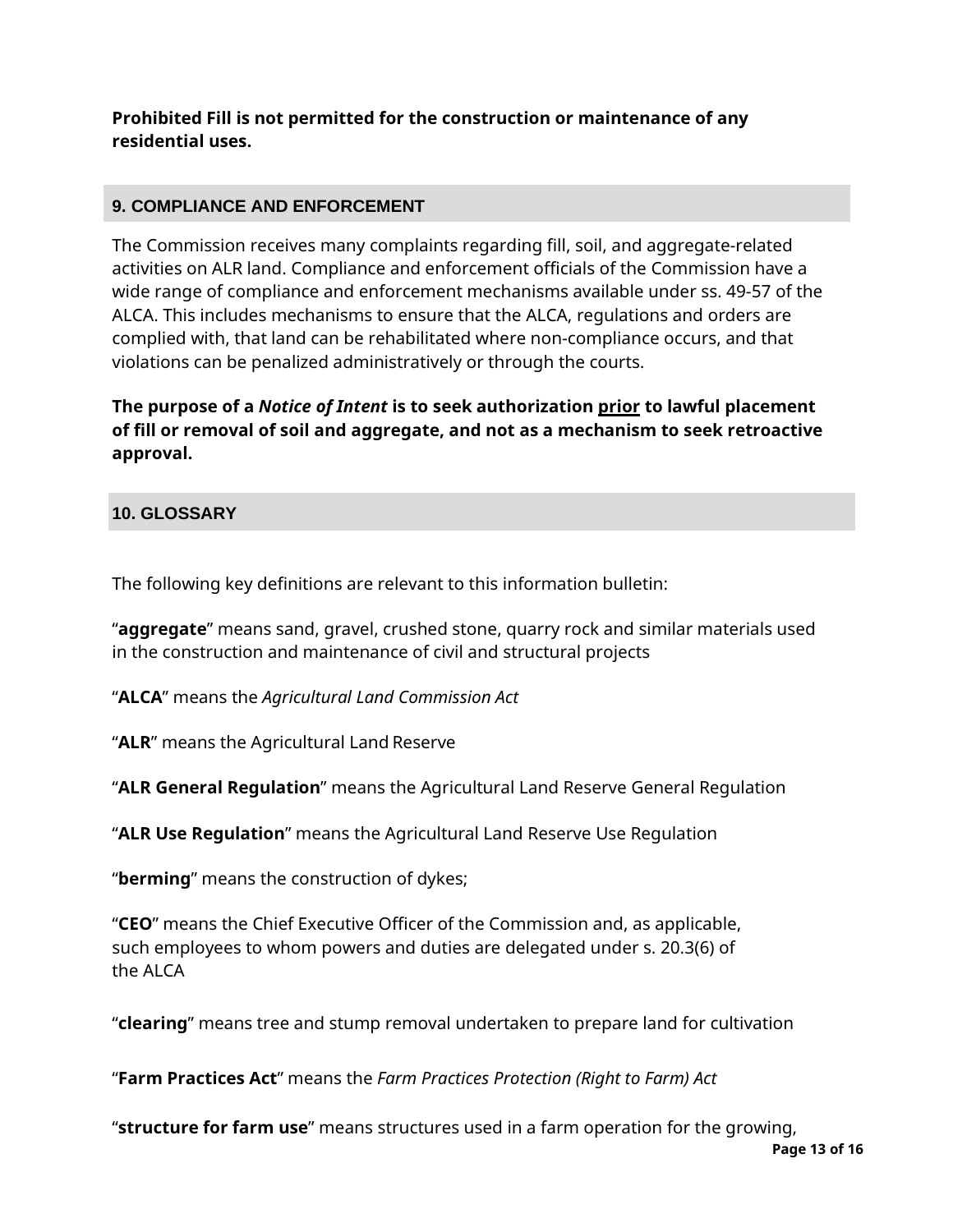producing, raising, or keeping of farm animals or plants, including mushrooms and aquaculture facilities, and the primary products of those plants and animals.

**"farm road"** means a road 6 m or less in width and 0.6 m in height (unless the road is in a floodplain and a greater height is needed to reach the minimum elevation level established under all applicable local government enactments and first nation government laws, if any, respecting flood protection in the floodplain, in which case the maximum height of the road is that minimum elevation level) that is used to access farm structures or outdoor areas (such as pastures, orchards, cultivated areas etc.) used for a farm use as defined below. The 1,000  $m<sup>2</sup>$  area permitted for soil removal or fill placement for a farm structure may include construction of the associated farm road, loading and turn-around area necessary for access to the farm structure.

"**farm use**" (a) means an occupation or use of agricultural land for (i) farming land, plants, mushrooms, truffles or animals, (ii) a farm operation as defined in the *Farm Practices Protection (Right to Farm) Act* or (iii) a purpose designated as a farm use by regulation, and (b) does not include a residential use or a soil or fill use: ALCA, s. 1

"**fill**" means "any material brought onto agricultural land other than materials exempted by regulation": ALCA, s. 1.

"**flood protection requirements**" means the elevation level as established by local government bylaws for flood protection within a defined floodplain

"**levelling**" means reshaping the soil surface within a field or parcel of land to eliminate high and low areas and resulting in a uniform field level (that is, cutting high spots and filling in low spots);

"**non-farm use**" means "a use of agricultural land other than a farm use, a residential use or a soil or fill use": ALCA, s. 1

"**Notice of Intent**" means a notice of intent submitted to the CEO under s. 20.3(1)(c)(ii) of the ALCA, in the form and manner that the CEO requires

"**placement**" of fill, or "**fill placement**", means to deposit, place, store, or stockpile directly or indirectly, fill on any land in the ALR, where that fill did not previously exist.

"**principal residence**" means the residence permitted under section 20.1(1)(a) of the ALCA

"**Prohibited Fill**" means (a) construction or demolition waste, including masonry rubble, concrete, cement, rebar, drywall and wood waste; (b) asphalt; (c) glass; (d) synthetic polymers;

(e) treated wood; (f) unchipped lumber: ALR Use Regulation, s. 36.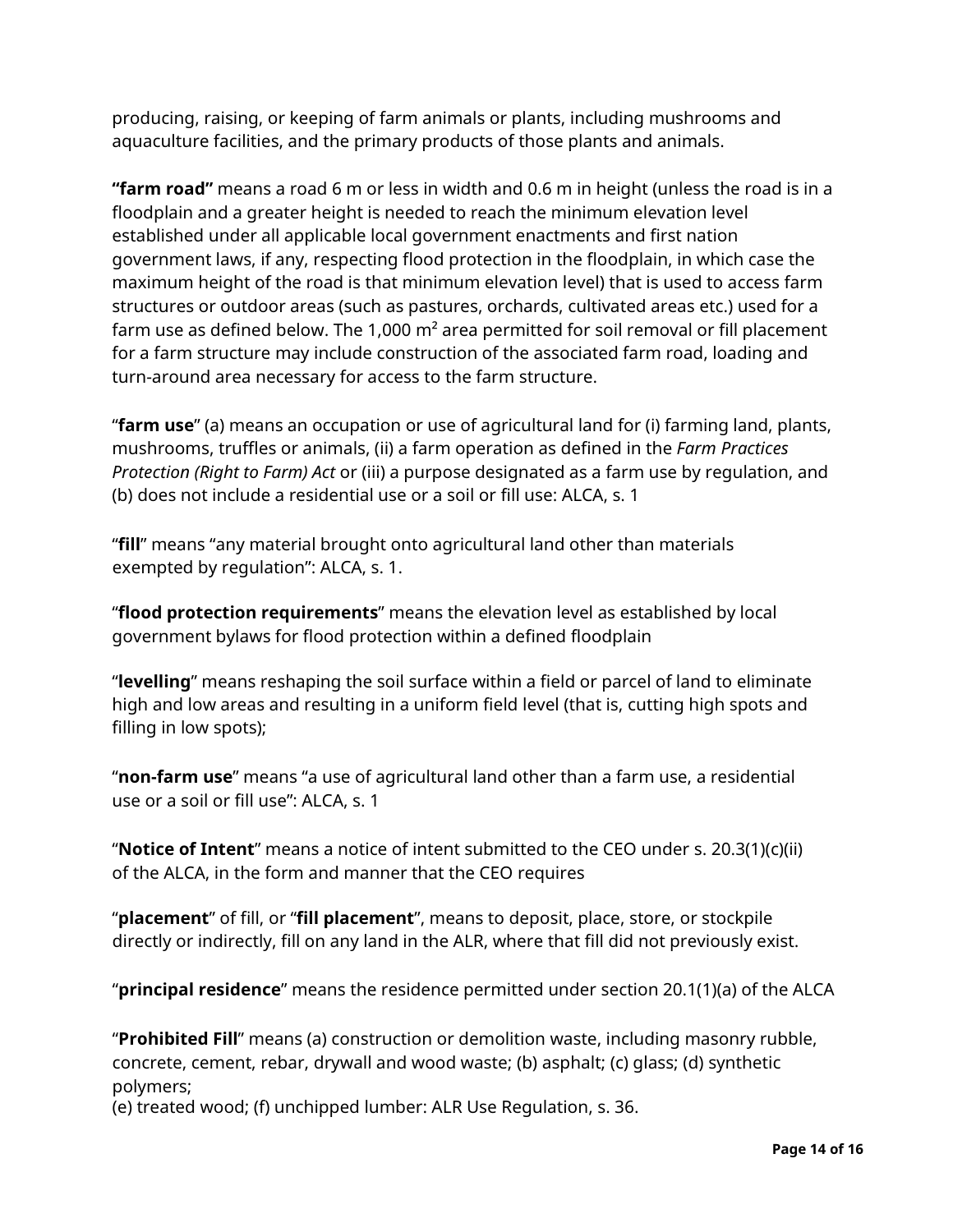"**Qualified Registered Professional**" means a person registered with a professional association including the Association of Professional Engineers and Geoscientists of BC, the Corporation of the Province of British Columbia Land Surveyors, British Columbia Institute of Agrologists or another person who is qualified because of knowledge, training and experience to organize, supervise and perform the relevant services

"**remove**" or "**removal**" means the act of removing soil or aggregate from any land in the ALR, where it existed or stood, which place or location shall include a stockpile or other storage facility

"**reservoir**" means a water impoundment that is used for agricultural water supply.

"**soil**" includes the entire mantle of unconsolidated material above bedrock other than minerals as defined in the *Mineral Tenure Act*: ALCA, s. 1

"**soil amendment**" means compost, fertilizer, manure, mulch and soil conditioners: ALR Use Regulation, s. 1

"**soil conditioner**" means organic or inorganic matter that has beneficial effects on the biological, chemical, or physical properties of soil

"**soil or fill use**" means (a) the removal of soil from, or the placement of fill on, agricultural land, and (b) does not include a farm use or a residential use: ALCA, s. 1

"**Soil or Fill Use Application**" means an application for permission made for a soil or fill

"**stockpile**" means a man-made accumulation of soil, fill, or organic materials held in reserve for future use, distribution or removal.

"**use application**" means an application for permission made under any of the following: (a) s. 20(2) of the ALCA for a non-farm use; (b) s. 20.1(2)(a) for a non-adhering residential use; (c) section 20.3 (5) for a soil or fill use: ALCA, s. 1

"**wood residue**" as defined by the Code of Practice for Agricultural Environmental Management means wood or a wood product that (a) is chipped or ground, (b) originates from (i) wood processing, (ii) the clearing of land, if the majority of the greenery is removed and no soil is present, or (iii) trimming or pruning activities, (c) has not been treated or coated with chemicals. including preservatives, glues, paints, varnishes, oils or finishing materials, (d) does not contain a foreign substance harmful to humans, animals, or plants when combusted, (c) has not been exposed to salt water, and (I) has not been used for or recovered from construction or demolition activities

"**wood waste**" includes wood materials recovered from construction or demolition